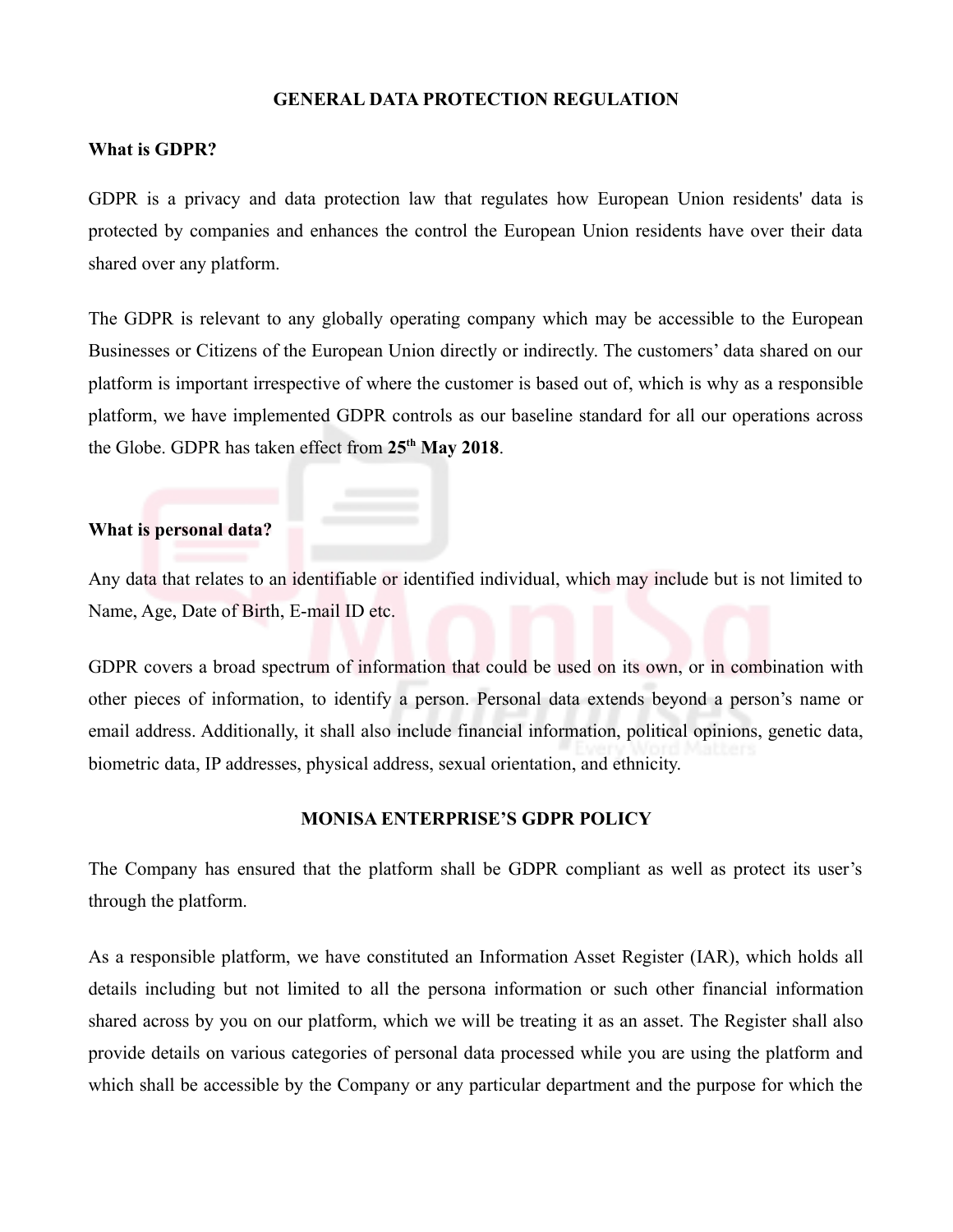data has been made accessible. It has comprehensive coverage of all our processes and procedures. We have also appointed a Data Protection Officer (DPO).

As a platform serving a wide range of clients across the globe, we will be conducting Data Protection Impact Assessments (DPIA) promptly post the incorporation of the platform. Based on the results we achieve, we have put in place appropriate controls on data processing and management on a timely basis. We as a platform will be conducting internal audits of our products, processes, operations, and management to identify the problems and work on the solutions.

Based on the DPIAs and internal audits, we will thoroughly look into and work on our data security methods and processes over time as and when required.

### **COOKIES**

A cookie is a small file of letters and numbers that we store on your browser or the hard drive of your computer if you agree. By continuing to browse the site, you are agreeing to our use of cookies. Cookies contain information that is transferred to your computer's hard drive. You can set your browser to refuse all or some browser cookies, or to alert you when Websites set or access cookies. If you disable or refuse cookies, please note that some parts of this Website may become inaccessible or not function properly. A list of the type of cookies we use is as follows;

- 1. **Strictly necessary cookies.** These are cookies that are required for the operation of our Website. They include, for example, cookies that enable you to log into secure areas of our Website, use a shopping cart or make use of e-billing services.
- 2. **Analytical/performance cookies.** They allow us to recognize and count the number of visitors and to see how visitors move around our Website when they are using it. This helps us to improve the way our Website works, for example, by ensuring that users are finding what they are looking for easily.
- 3. **Functionality cookies.** These are used to recognize you when you return to our Website. This enables us to personalize our content for you, greet you by name and remember your preferences (for example, your choice of language or region).
- 4. **Targeting cookies.** These cookies record your visit to our Website, the pages you have visited and the links you have followed. We will use this information to make our Website and the advertising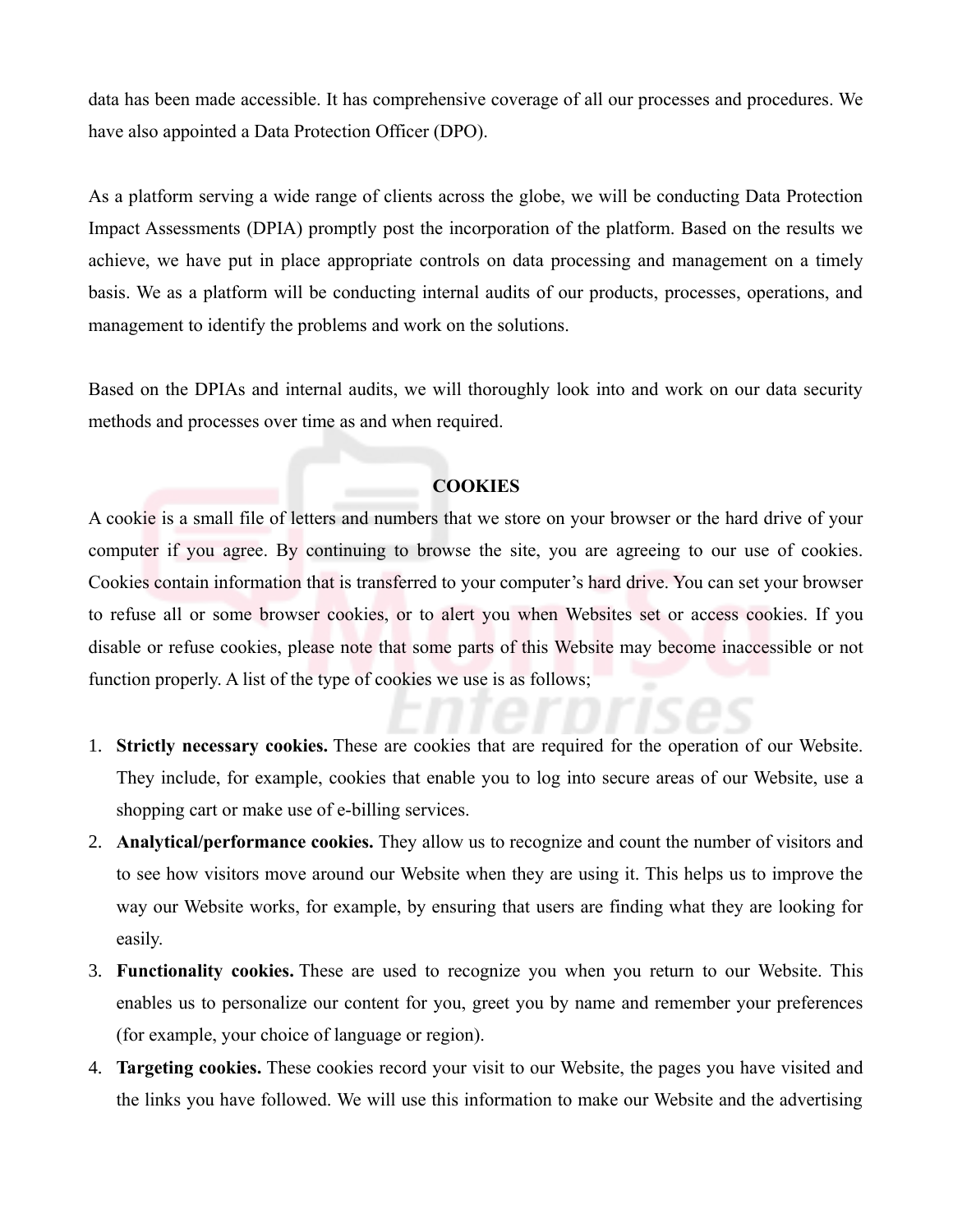displayed on it more relevant to your interests. We may also share this information with thirdparties for this purpose.

Please note that third-parties (including, for example, advertising networks and providers of external services like web traffic analysis services) may also use cookies, over which we have no control. These cookies are likely to be analytical/performance cookies or targeting cookies. You can block cookies by activating the setting on your browser that allows you to refuse the setting of all or some cookies. However, if you use your browser settings to block all cookies (including essential cookies) you may not be able to access all or parts of our Website.

#### **GOOGLE ANALYTICS**

We use Google Analytics to help us to understand how you make use of our content and work out how we can make things better. These cookies follow your progress through us, collecting anonymous data on where you have come from, which pages you visit, and how long you spend on the site. This data is then stored by Google to create reports. These cookies do not store your personal data.

The information generated by the cookie about your use of the Website, including your IP address, may be transmitted to and stored by Google on servers in the United States. Google may use this information for the purpose of evaluating your use of the Website, compiling reports on Website activity for us and providing other services relating to Website activity and internet usage. Google may also transfer this information to third parties where required to do so by law, or where such third parties process the information on Google's behalf. Google will not associate your IP address with any other data held by Google. By using this Website, you consent to the processing of data about you by Google in the manner and for the purposes set out above.

The Google Website contains further information about Analytics and a copy of Google's privacy policy pages.

#### **GOOGLE ADSENSE**

Google AdSense is a tool that allows Website publishers to deliver advertisements to site visitors in exchange for revenue calculated on a per-click or per-impression basis. To do this, Google **uses cookies and tracking technology** to deliver ads personalized to a Website user/visitor. In this regard the following terms are specified to the Users:

a. Third-party vendors, including Google, use cookies to serve ads based on your prior visits to our Website or other Websites.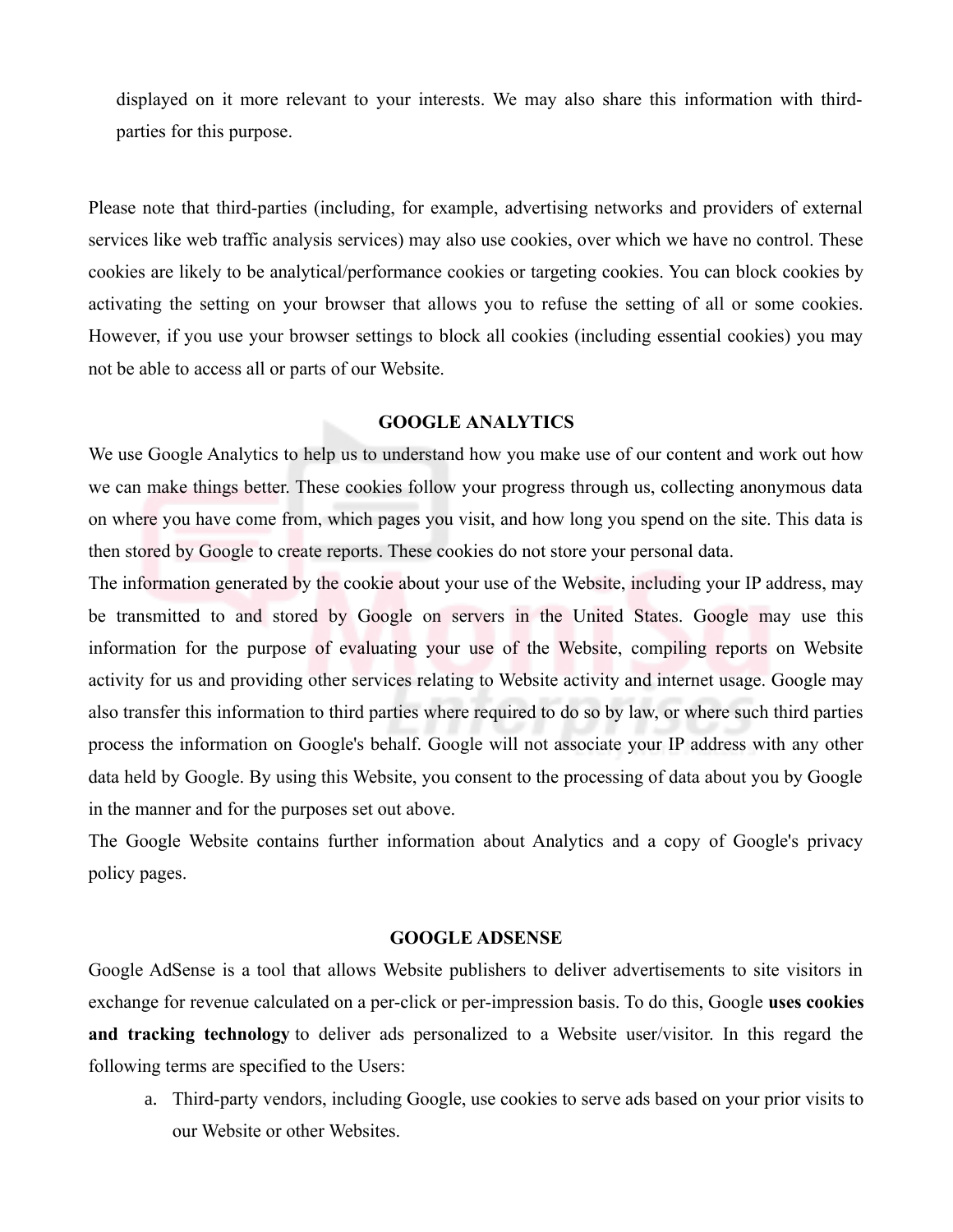- b. Google's use of advertising cookies enables us and our partners to serve advertisements to you based on their visit to our Platform and/or other Websites on the Internet.
- c. You may opt-out of personalized advertising by visiting Ads Settings.
- d. All advertisements of third parties on our Website are for informative purposes only and neither the Website nor the Firm guarantees or bears liability for the authenticity of the advertisements.
- e. At no point will the Firm permit its competitors to advertise on the Website.
- f. You may visit the links in the advertisements at your own risk or choose to not accept the cookies permitting third parties to display their advertisements.

# **YOUR RIGHTS**

Unless subject to an exemption, you have the following rights concerning your data:

- a. The right to request a copy of your data which we hold about you;
- b. The right to request for any correction to any personal data if it is found to be inaccurate or out of date;
- c. The right to withdraw Your consent to the processing at any time;
- d. The right to object to the processing of personal data;
- e. The right to complain about a supervisory authority.
- f. The right to obtain information as to whether personal data are transferred to a third country or an international organization.

Where you hold an account with any of our services, you are entitled to a copy of all personal data which we hold concerning you. You are also entitled to request that we restrict how we use your data in your account when you log in.

#### **GDPR PRIVACY RIGHTS**

The General Data Protection Regulation or GDPR gives certain rights to individuals in relation to their personal data. Accordingly, we are happy to offer transparency and access controls to help Users take advantage of those rights. As available, except as limited under applicable law, the rights afforded to individuals are:

i. Right of access- the right to be informed of, and request access to, the data we process about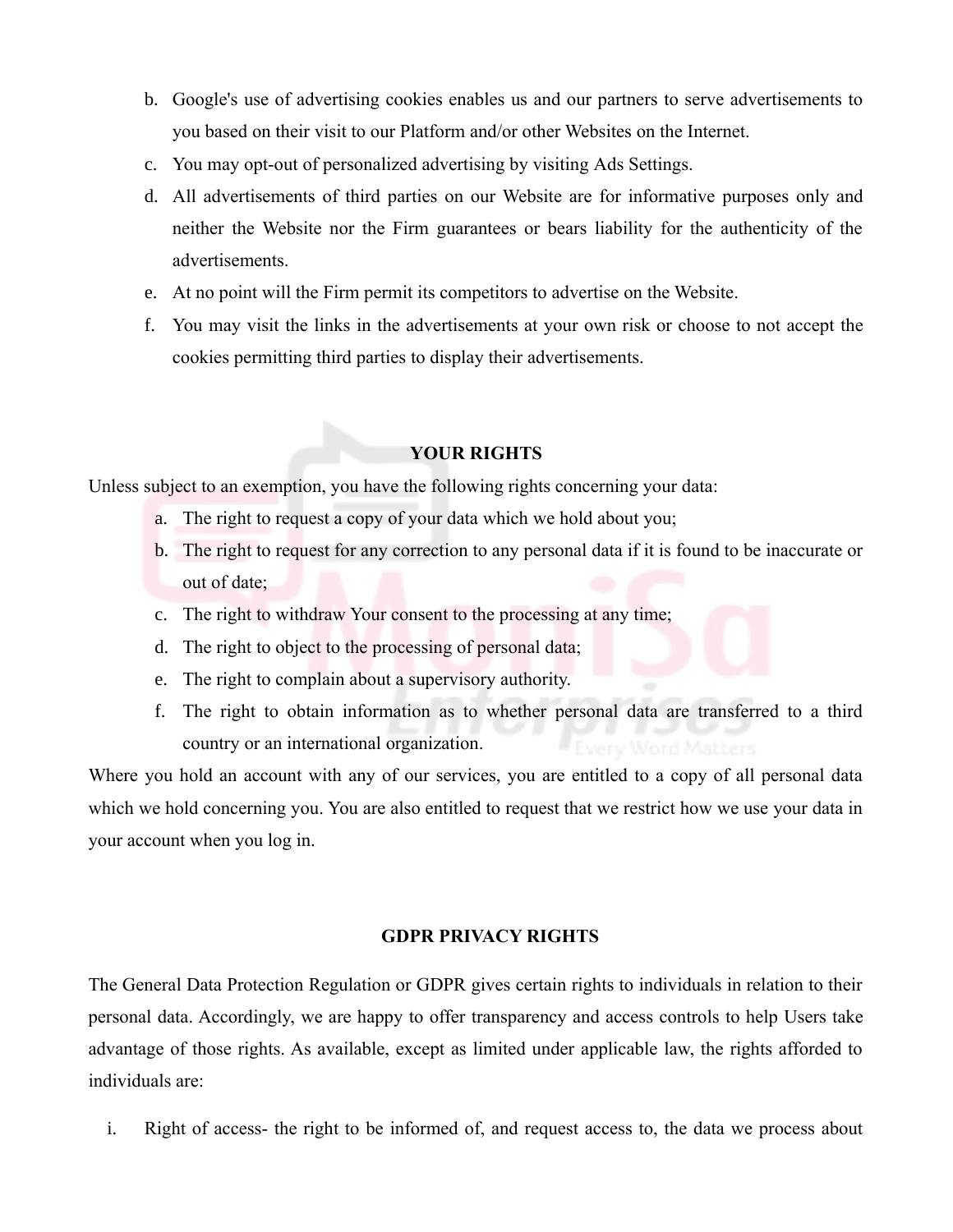you,

- ii. Right to rectification the right to request that we amend or update your data where it is inaccurate or incomplete,
- iii. Right to erasure- the right to request that we delete your data,
- iv. Right to restrict the right to request that we temporarily or permanently stop processing all or some of your personal data,
- v. Right to object the right to object to us processing your personal data on grounds relating to your particular situation. Along with the right to object to your personal data being processed for direct marketing purposes,
- vi. Right to data portability the right to request a copy of your personal data in electronic format and the right to transmit that personal data for use in another part's service,
- vii. Right not to be subject to automated decision-making, the right to not be subject to a decision based solely on automated decision making, including profiling, where the decision would have a legal effect on you or produce a similarly significant effect.

## **CONFIDENTIALITY**

You further acknowledge that the Website may contain information that is designated confidential by us and that you shall not disclose such information without our prior written consent. Your information is regarded as confidential and therefore will not be divulged to any third party, unless if legally required to do so to the appropriate authorities. We will not sell, share, or rent your personal information to any third party or use your e-mail address for unsolicited mail. Any emails sent by us will only be in connection with the provision of agreed services, and you retain sole discretion to seek for discontinuation of such communications at any point in time.

#### **OTHER INFORMATION COLLECTORS**

Except as otherwise expressly included in this Privacy Policy, this document only addresses the use and disclosure of information we collect from you. To the extent that you disclose your information to other parties, whether they are on our Website or other sites throughout the Internet, different rules may apply to their use or disclosure of the information you disclose to them. To the extent that we use third party advertisers, they adhere to their privacy policies. Since we do not control the privacy policies of the third parties, you are subject to ask questions before you disclose your personal information to others.

### **OUR DISCLOSURE OF YOUR INFORMATION**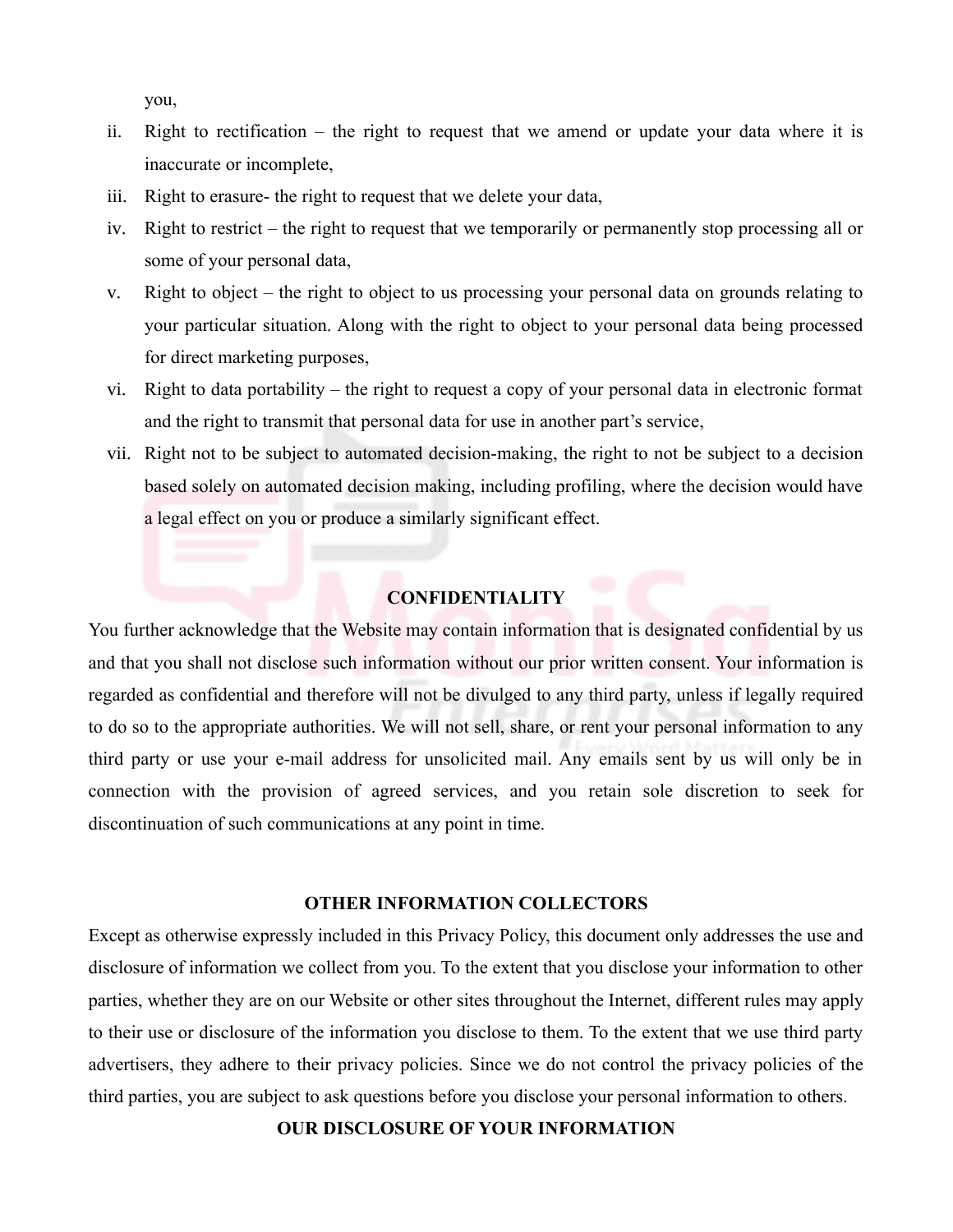We may host surveys for survey creators for our Website who are the owners and users of your survey responses. We do not own or sell your responses. Anything you expressly disclose in your responses will be disclosed to survey creators. Please contact the survey creator directly to better understand how they might share your survey responses.

Information collected will not be considered as sensitive if it is freely available and accessible in the public domain or is furnished under the Right to Information Act, 2005, any rules made thereunder or any other law for the time being in force.

Due to the existing regulatory environment, we cannot ensure that all of your private communications and other personally identifiable information will never be disclosed in ways not otherwise described in this Privacy Policy. By way of example (without limiting and foregoing), we may be forced to disclose information to the government, law enforcement agencies or third parties. Therefore, although we use industry-standard practices to protect your privacy, we do not promise, and you should not expect, that your personally identifiable information or private communications would always remain private. We do however assure you that any disclosure of your personally identifiable information shall be personally intimated to you through an email sent to your provided email address.

As a matter of policy, we do not sell or rent any personally identifiable information about you to any third party. However, the following describes some of the ways that your personally identifiable information may be disclosed:

- a. External Service Providers: There may be several services offered by external service providers that help you use our Website. If you choose to use these optional services, and in the course of doing so, disclose information to the external service providers, and/or permit them to collect information about you, then their use of your information is governed by their privacy policy.
- b. Law and Order: We cooperate with law enforcement inquiries, as well as other third parties to enforce laws, such as intellectual property rights, fraud and other rights. We can (and you authorize us to) disclose any information about you to law enforcement and other government officials as we, in our sole discretion, believe necessary or appropriate, in connection with an investigation of fraud, intellectual property infringements, or other activity that is illegal or may expose us or you to legal liability.

#### **ACCESSING, REVIEWING AND CHANGING YOUR PROFILE**

You can review and change the information you submitted except Email ID. An option for facilitating such change shall be present on the Website and such change shall be facilitated by the User. If you change any information, we may or may not keep track of your old information. We will not retain in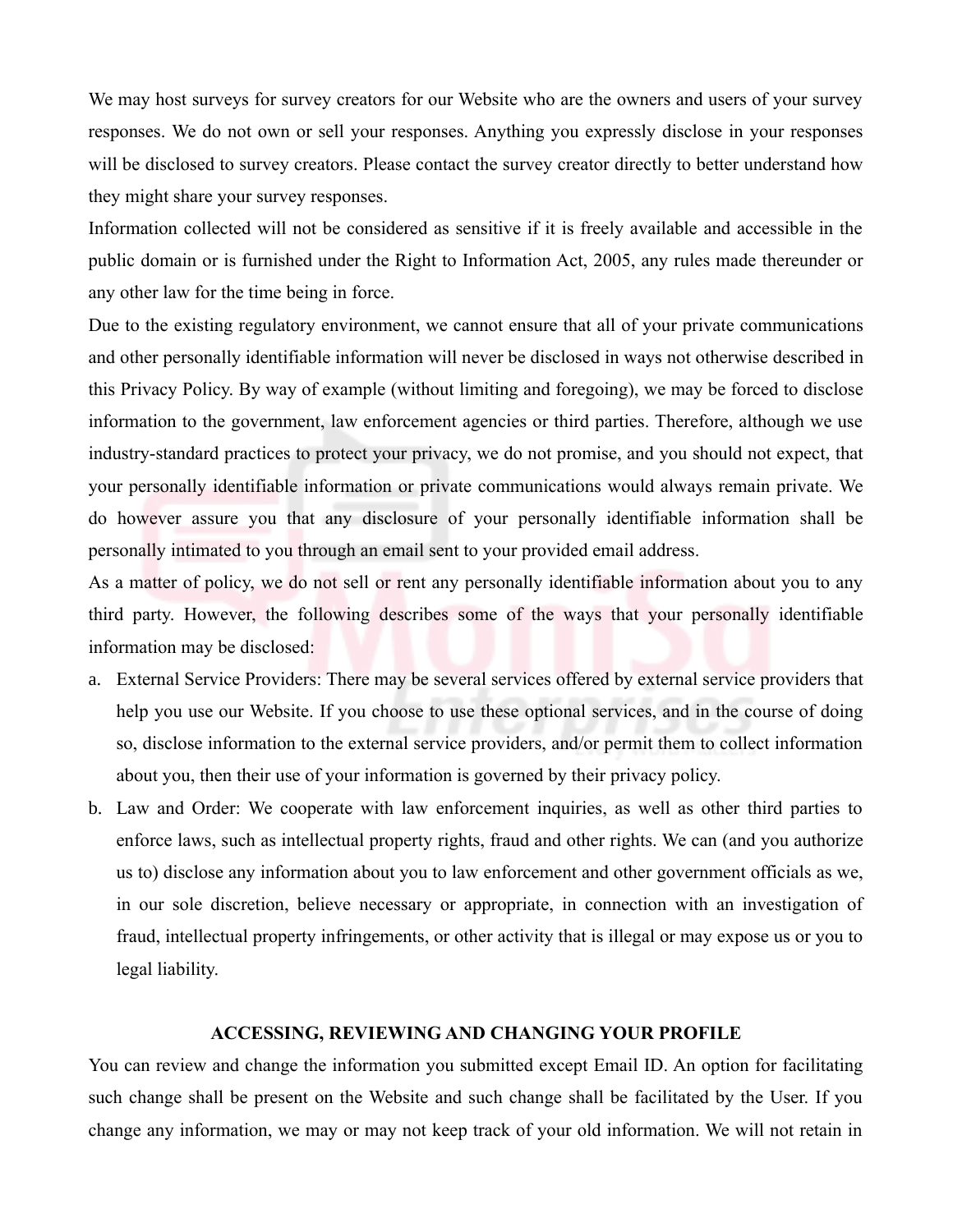our files information you have requested to remove for certain circumstances, such as to resolve disputes, troubleshoot problems and enforce our terms and conditions. Such prior information shall be completely removed from our databases, including stored 'back up' systems. If you believe that any information, we are holding on to you is incorrect or incomplete, or to remove your profile so that others cannot view it, the User needs to remediate, and promptly correct any such incorrect information.

### **SECURITY**

We treat data as an asset that must be protected against loss and unauthorized access. We employ many different security techniques to protect such data from unauthorized access by members inside and outside the Firm. We follow generally accepted industry standards to protect the Personal Information submitted to us and information that we have accessed.

However, as effective as encryption technology is, no security system is impenetrable. Our Firm cannot guarantee the security of our database, nor can we guarantee that information you provide won't be intercepted while being transmitted to the Firm over the Internet.

## **SEVERABILITY**

Each paragraph of this Privacy Policy shall be and remain separate from and independent of and severable from all and any other paragraphs herein except where otherwise expressly indicated or indicated by the context of the agreement. The decision or declaration that one or more of the paragraphs are null and void shall not affect the remaining paragraphs of this privacy policy.

### **AMENDMENT**

Our Privacy Policy may change from time to time. The most current version of the policy will govern our use of your information and will always be on the Website. Any amendments to this Policy shall be deemed as accepted by the User on their continued use of the Website.

# **CONSENT WITHDRAWAL, DATA DOWNLOAD & DATA REMOVAL REQUESTS**

To withdraw your consent, or to request the download or delete your data with us for any or all our services at any time, please email to **"\_sahil@monisaenterprise.com** \_".